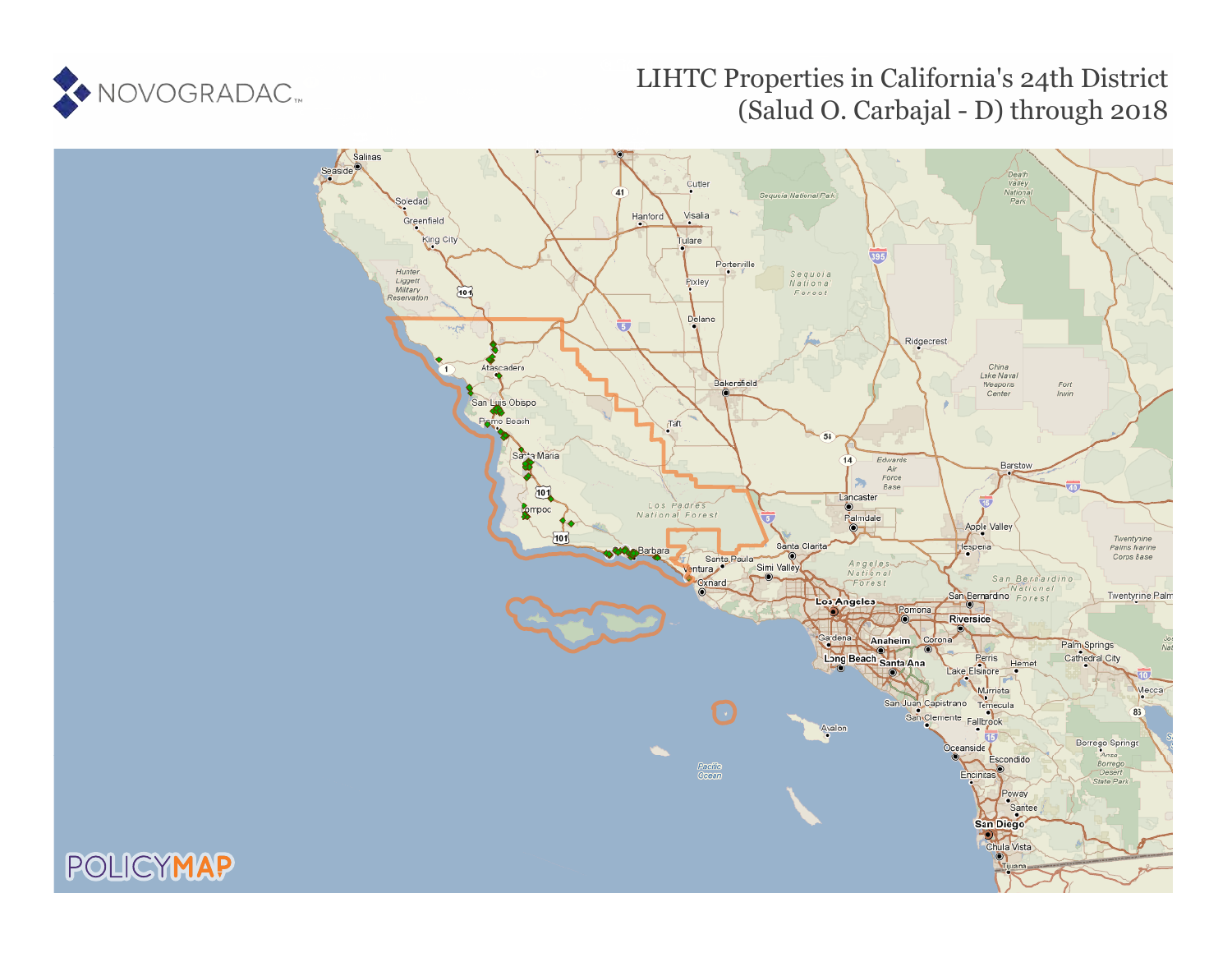| <b>Project Name</b>                       | <b>Address</b>                     | <b>City</b>                   | <b>State</b> | <b>Zip Code</b> | <b>Nonprofit</b><br><b>Sponsor</b> | <b>Allocation</b><br>Year | Annual<br><b>Allocated</b><br><b>Amount</b> | in Service | <b>Year Placed Construction</b><br><b>Type</b> | <b>Total</b><br><b>Units</b> | Low<br><b>Income</b><br><b>Units</b> | <b>Rent or</b><br>Income<br><b>Ceiling</b> | <b>Credit</b><br><b>Percentag Exempt</b><br>$\bullet$ | Tax-<br><b>Bond</b> | <b>HUD Multi-</b><br>Family<br>Financing/Rent<br>al Assistance |
|-------------------------------------------|------------------------------------|-------------------------------|--------------|-----------------|------------------------------------|---------------------------|---------------------------------------------|------------|------------------------------------------------|------------------------------|--------------------------------------|--------------------------------------------|-------------------------------------------------------|---------------------|----------------------------------------------------------------|
| <b>CENTRAL GARDENS I</b>                  | 590 CENTRAL BUELLTON<br><b>AVE</b> |                               | CA           | 93427           | No                                 | 1998                      | \$108,827                                   | 1999       | <b>New Construction</b>                        | 12                           | 12                                   | 60% AMGI                                   | 70%<br>present<br>value                               | $\mathbf{No}$       |                                                                |
| <b>EAST CANON</b><br>PERDIDO              | 518 E CANON<br>PERDIDO ST          | SANTA BARBARA CA              |              | 93103           | No                                 | 1999                      | \$77,581                                    | 1999       | <b>New Construction</b>                        | $\overline{7}$               | $\overline{7}$                       | 60% AMGI                                   | 70%<br>present<br>value                               | No                  |                                                                |
| <b>JUNIPER STREET</b><br><b>APTS</b>      | 119 JUNIPER<br><b>ST</b>           | ARROYO GRANDE CA              |              | 93420           | No                                 | 1997                      | \$123,775                                   | 1999       | <b>New Construction</b>                        | 14                           | 14                                   | 60% AMGI                                   | 70%<br>present<br>value                               | No                  |                                                                |
| <b>SEQUOIA STREET</b><br>APTS             | <b>365 SEQUOIA</b><br>ST           | <b>MORRO BAY</b>              | CA           | 93442           | No                                 | 1997                      | \$156,144                                   | 1999       | <b>New Construction</b>                        | -11                          | 10                                   | 60% AMGI                                   | 70%<br>present<br>value                               | No                  |                                                                |
| <b>STORKE RANCH</b><br><b>FAMILY APTS</b> | 6806 PHELPS<br>RD                  | <b>GOLETA</b>                 | CA           | 93117           | No                                 | 1997                      | \$142,871                                   | 1999       | <b>New Construction</b>                        | 36                           | 36                                   | 60% AMGI                                   | 30%<br>present<br>value                               | Yes                 |                                                                |
| RANCHO GARDENS<br>APTS I                  | 1414 N<br><b>BROADWAY</b>          | <b>SANTA MARIA</b>            | CA           | 93454           | No                                 | 1996                      | \$211,617                                   | 1999       | Acquisition and<br>Rehab                       | 104                          | 101                                  | 60% AMGI                                   | 70%<br>present<br>value                               | No                  |                                                                |
| DE LA VINA FRAIL<br><b>SENIORS</b>        | 1116 DE LA<br><b>VINA ST</b>       | SANTA BARBARA CA              |              | 93101           | No                                 | 1999                      | \$39,184                                    | 1999       | <b>New Construction</b>                        | 98                           | 97                                   | 60% AMGI                                   | 70%<br>present<br>value                               | No                  |                                                                |
| <b>LOS ADOBES DE</b><br>MARIA II          | ST                                 | 1148 W BOONE $\,$ SANTA MARIA | CA           | 93458           | No                                 | 2001                      | \$519,125                                   | 2003       | <b>New Construction</b>                        | 52                           | 51                                   | 60% AMGI                                   | 70%<br>present<br>value                               | No                  |                                                                |
| <b>CARMEL STREET</b><br><b>APTS</b>       | 1312 CARMEL<br><b>ST</b>           | SAN LUIS OBISPO CA            |              | 93401           | No                                 | 2002                      | \$103,184                                   | 2003       | New Construction                               | 19                           | 18                                   | 60% AMGI                                   | 30%<br>present<br>value                               | Yes                 |                                                                |
| <b>SAN LUIS BAY APTS</b>                  | 206 BLUME ST NIPOMO                |                               | CA           | 93444           | No                                 | 2006                      | \$651,523                                   | 2003       | <b>New Construction</b>                        | 120                          | 116                                  | 60% AMGI                                   | 30 %<br>present<br>value                              | Yes                 |                                                                |
| <b>WESTGATE</b><br><b>COURTYARDS</b>      | <b>LN</b>                          | 1240 BETHEL SANTA MARIA       | CA           | 93458           | No                                 | 2003                      | \$1,096,453                                 | 2003       | <b>New Construction</b>                        | 204                          | 203                                  | 60% AMGI                                   | 30%<br>present<br>value                               | Yes                 |                                                                |
| <b>COTTAGE GARDENS</b><br>APTS            | 227 W DE LA<br><b>GUERRA ST</b>    | SANTA BARBARA CA              |              | 93101           | No                                 | 1992                      | \$136,582                                   | 1993       | New Construction                               | 17                           | 17                                   | 60% AMGI                                   | 70%<br>present<br>value                               | No                  |                                                                |
| WEST CREEK VILLAS 200 N T ST              |                                    | <b>LOMPOC</b>                 | CA           | 93436           | N <sub>o</sub>                     | 1997                      | \$875,187                                   | 1999       | <b>New Construction</b>                        | 88                           | 86                                   | 60% AMGI                                   | 70%<br>present<br>value                               | No                  |                                                                |

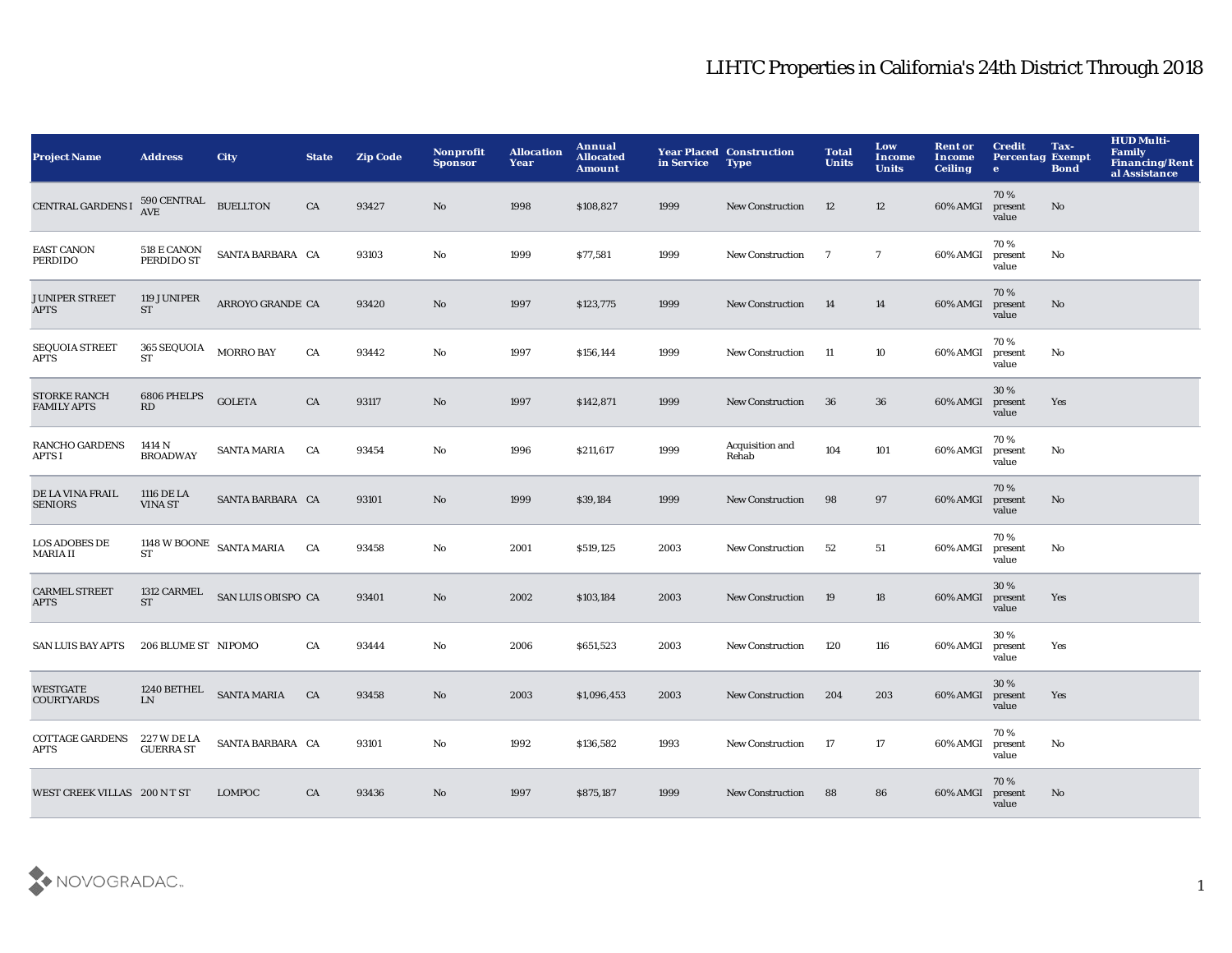| <b>Project Name</b>                                   | <b>Address</b>                 | <b>City</b>                                            | <b>State</b> | <b>Zip Code</b> | Nonprofit<br><b>Sponsor</b> | <b>Allocation</b><br>Year | Annual<br><b>Allocated</b><br><b>Amount</b> | in Service           | <b>Year Placed Construction</b><br><b>Type</b> | <b>Total</b><br><b>Units</b> | Low<br><b>Income</b><br><b>Units</b> | <b>Rent or</b><br>Income<br><b>Ceiling</b> | <b>Credit</b><br><b>Percentag Exempt</b><br>$\bullet$ | Tax-<br><b>Bond</b> | <b>HUD Multi-</b><br>Family<br>Financing/Rent<br>al Assistance |
|-------------------------------------------------------|--------------------------------|--------------------------------------------------------|--------------|-----------------|-----------------------------|---------------------------|---------------------------------------------|----------------------|------------------------------------------------|------------------------------|--------------------------------------|--------------------------------------------|-------------------------------------------------------|---------------------|----------------------------------------------------------------|
| <b>BELRIDGE STREET</b><br>APTS                        | 1259<br><b>BELRIDGE ST</b>     | <b>OCEANO</b>                                          | CA           | 93445           | No                          | 1998                      | \$102,703                                   | 2000                 | <b>New Construction</b>                        | 12                           | 11                                   | 60% AMGI                                   | 70%<br>present<br>value                               | No                  |                                                                |
| <b>KAILANI VILLAGE</b>                                | 220 W N AVE LOMPOC             |                                                        | CA           | 93436           | No                          | 1998                      | \$990,528                                   | 2000                 | Acquisition and<br>Rehab                       | 188                          | 182                                  | 60% AMGI                                   | 70%<br>present<br>value                               | No                  |                                                                |
| MARIPOSA<br><b>TOWNHOMES</b>                          | 218 PARKVIEW ORCUTT<br>S.      |                                                        | CA           | 93455           | Yes                         | 1997                      | \$798,550                                   | 2000                 | <b>New Construction</b>                        | 80                           | 79                                   | 60% AMGI                                   | 70%<br>present<br>value                               | No                  |                                                                |
| PISMO-BUCHON<br>APTS                                  |                                | 1363 PISMO ST SAN LUIS OBISPO CA                       |              | 93401           | Yes                         | 1999                      | \$130,309                                   | 2000                 | <b>New Construction</b>                        | -11                          | 10                                   | 60% AMGI                                   | 70%<br>present<br>value                               | No                  |                                                                |
| <b>BRIZZOLARA APTS</b>                                | 611<br>ST                      | BRIZZOLARA SAN LUIS OBISPO CA                          |              | 93401           | No                          | 1998                      | \$118,004                                   | 2000                 | <b>New Construction</b>                        | 30                           | 30                                   | 60% AMGI                                   | 30%<br>present<br>value                               | Yes                 |                                                                |
| <b>LAUREL CREEK APTS</b>                              |                                | $1105$ LAUREL $\;$ SAN LUIS OBISPO $\;$ CA $\;$        |              | 93401           | $\mathbf{N}\mathbf{o}$      | 1994                      | \$210,273                                   | 1994                 | <b>New Construction</b>                        | 24                           | 24                                   | 60% AMGI                                   | 70%<br>present<br>value                               | No                  |                                                                |
| <b>CASA SERENA</b><br><b>SENIOR APTS</b>              | 130 S FIFTH ST LOMPOC          |                                                        | CA           | 93436           | $\mathbf{No}$               | 1993                      | \$217,667                                   | 1995                 | New Construction                               | 48                           | 47                                   | 60% AMGI                                   | 70%<br>present<br>value                               | No                  |                                                                |
| <b>EL PATIO</b><br><b>COMMUNITY</b><br><b>HOUSING</b> | 4007 VIA<br><b>LUCERO</b>      | SANTA BARBARA CA                                       |              | 93110           | No                          | 1994                      | \$493,477                                   | 1995                 | <b>New Construction</b>                        | 73                           | 73                                   | 60% AMGI                                   | 70%<br>present<br>value                               | No                  |                                                                |
| <b>IRONBARK APTS</b>                                  |                                | $1102\,$ IRONBARK ST $\,$ SAN LUIS OBISPO $\,$ CA $\,$ |              | 93401           | No                          | 1994                      | \$188,427                                   | 1995                 | New Construction                               | 20                           | 20                                   | 60% AMGI                                   | 70%<br>present<br>value                               | No                  |                                                                |
| <b>LOMPOC TERRACE</b><br>(SITE A)                     | 805 W<br><b>APRICOT AVE</b>    | <b>LOMPOC</b>                                          | CA           | 93436           |                             | 2013                      | $\$0$                                       | Insufficient<br>Data | Not Indicated                                  | 40                           | $\boldsymbol{0}$                     |                                            | Not<br>Indicated                                      |                     |                                                                |
| <b>LOMPOC TERRACE</b><br>APTS                         | 1001 W<br><b>APRICOT AVE</b>   | LOMPOC                                                 | CA           | 93436           |                             | Insufficient<br>Data      | \$0                                         | Insufficient<br>Data | Not Indicated                                  | 27                           | $\bf{0}$                             |                                            | Not<br>Indicated                                      |                     |                                                                |
| <b>PALM GROVE APTS</b>                                | 20 PALM DR                     | <b>LOMPOC</b>                                          | CA           | 93436           |                             | 2013                      | $\$0$                                       | Insufficient<br>Data | <b>Not Indicated</b>                           | 39                           | $\bf{0}$                             |                                            | Not<br>Indicated                                      |                     |                                                                |
| PESCADERO LOFTS                                       | 761 CAMINO<br><b>PESCADERO</b> | <b>GOLETA</b>                                          | CA           | 93117           |                             | 2013                      | \$0                                         | Insufficient<br>Data | Not Indicated                                  | 27                           | $\bf{0}$                             |                                            | Not<br>Indicated                                      |                     |                                                                |

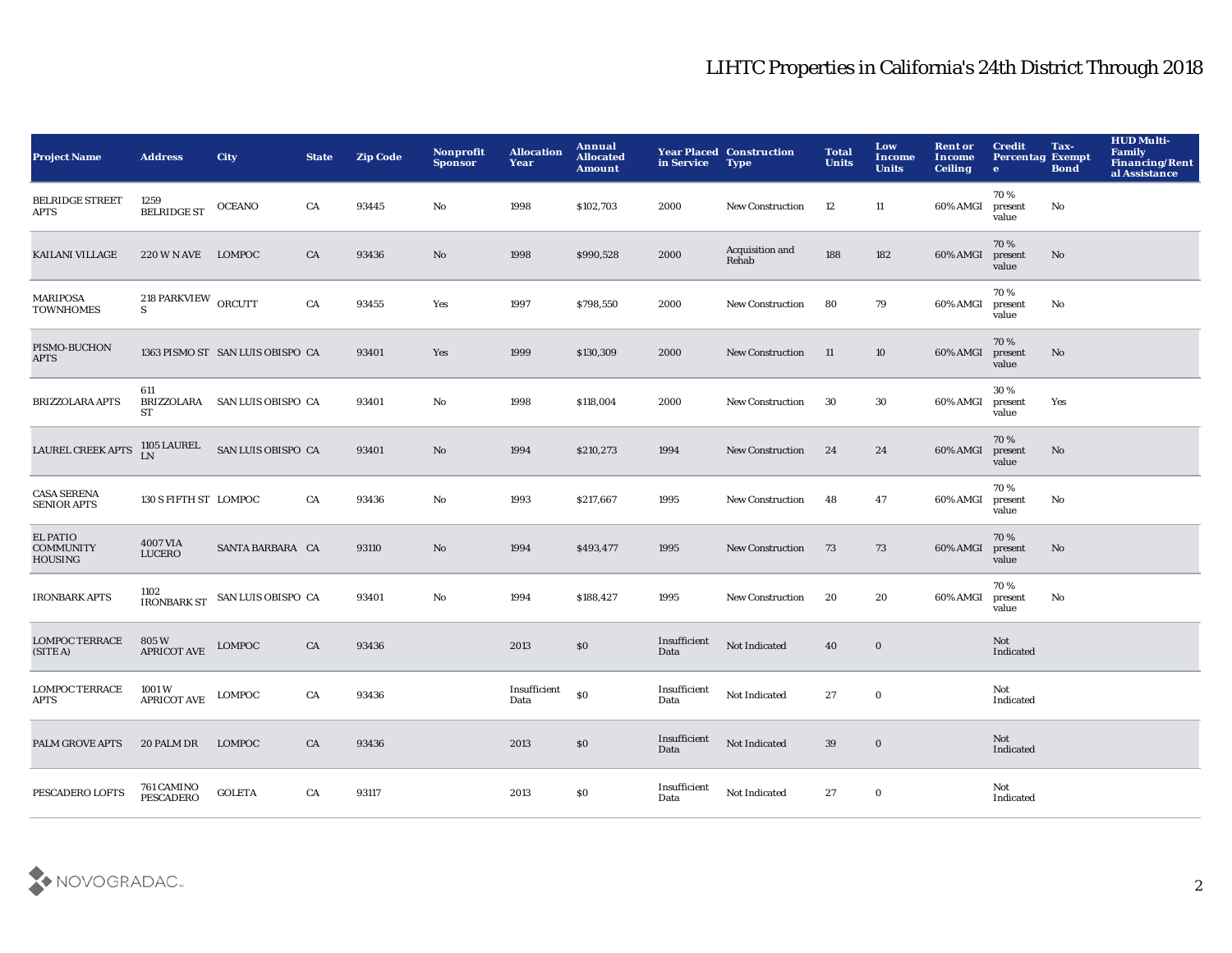| <b>Project Name</b>                                            | <b>Address</b>                             | <b>City</b>                    | <b>State</b> | <b>Zip Code</b> | Nonprofit<br><b>Sponsor</b> | <b>Allocation</b><br>Year | Annual<br><b>Allocated</b><br>Amount | in Service           | <b>Year Placed Construction</b><br><b>Type</b> | <b>Total</b><br><b>Units</b> | Low<br><b>Income</b><br><b>Units</b> | <b>Rent or</b><br>Income<br><b>Ceiling</b> | <b>Credit</b><br><b>Percentag Exempt</b><br>$\bullet$ | Tax-<br><b>Bond</b> | <b>HUD Multi-</b><br><b>Family</b><br>Financing/Rent<br>al Assistance |
|----------------------------------------------------------------|--------------------------------------------|--------------------------------|--------------|-----------------|-----------------------------|---------------------------|--------------------------------------|----------------------|------------------------------------------------|------------------------------|--------------------------------------|--------------------------------------------|-------------------------------------------------------|---------------------|-----------------------------------------------------------------------|
| <b>TEMPLETON PLACE</b>                                         | 1019<br><b>PETERSON</b><br><b>RANCH RD</b> | <b>TEMPLETON</b>               | CA           | 93465           | No                          | 1999                      | \$207,413                            | 2001                 | <b>New Construction</b>                        | 29                           | 28                                   | 60% AMGI                                   | 70%<br>present<br>value                               | No                  |                                                                       |
| VILLA PASEO SENIOR 2858 RAMADA<br><b>RESIDENCES</b>            | DR                                         | <b>PASO ROBLES</b>             | CA           | 93446           | No                          | 2000                      | \$366,004                            | 2001                 | Acquisition and<br>Rehab                       | 110                          | 108                                  | 60% AMGI                                   | 30 %<br>present<br>value                              | Yes                 |                                                                       |
| <b>CAWELTI COURT</b>                                           | 351 S ELM ST                               | ARROYO GRANDE CA               |              | 93420           | No                          | 1994                      | \$186,529                            | 1996                 | <b>New Construction</b>                        | 28                           | 28                                   | 60% AMGI                                   | 70%<br>present<br>value                               | $\mathbf{No}$       |                                                                       |
| <b>EL PATIO</b><br><b>COMMUNITY</b><br><b>HOUSING PHASE II</b> | 4006 VIA<br>LUCERO                         | SANTA BARBARA CA               |              | 93110           | No                          | 1994                      | \$370,096                            | 1996                 | New Construction                               | 40                           | 40                                   | 60% AMGI                                   | 70%<br>present<br>value                               | No                  |                                                                       |
| <b>OCEANSIDE</b><br><b>GARDENS APTS</b>                        | 2612 ELM AVE MORRO BAY                     |                                | CA           | 93442           | No                          | 1994                      | \$134,311                            | 1996                 | <b>New Construction</b>                        | 21                           | 21                                   | 60% AMGI                                   | 70%<br>present<br>value                               | $\mathbf{No}$       |                                                                       |
| RANCHERIA VILLAGE<br><b>APTS</b>                               | 424<br><b>RANCHERIA</b><br>ST              | SANTA BARBARA CA               |              | 93101           | No                          | 1994                      | \$133,455                            | 1996                 | <b>New Construction</b>                        | 14                           | 14                                   | 60% AMGI                                   | 70%<br>present<br>value                               | No                  |                                                                       |
| <b>OAK FOREST APTS</b>                                         | 163 S ELM ST                               | ARROYO GRANDE CA               |              | 93420           | No                          | 1996                      | \$198,364                            | 1997                 | <b>New Construction</b>                        | 20                           | 20                                   | 60% AMGI                                   | 70%<br>present<br>value                               | $\mathbf{No}$       |                                                                       |
| SCHOOLHOUSE LANE 2836<br>CHOOLHOUS CAMBRIA<br><b>APTS</b>      | E LN                                       |                                | CA           | 93428           | No                          | 1996                      | \$234,496                            | 1997                 | <b>New Construction</b>                        | 24                           | 24                                   | 60% AMGI                                   | 70%<br>present<br>value                               | No                  |                                                                       |
| VISTA DEL MAR                                                  | 148 S PALM ST VENTURA                      |                                | CA           | 93001           |                             | Insufficient<br>Data      | \$0                                  | Insufficient<br>Data | Not Indicated                                  | 140                          | $\mathbf 0$                          |                                            | Not<br>Indicated                                      |                     |                                                                       |
| VISTA DEL MAR<br><b>COMMONS (SITE A)</b>                       | 137 S PALM ST VENTURA                      |                                | CA           | 93001           |                             | 2013                      | \$0                                  | Insufficient<br>Data | Not Indicated                                  | 142                          | $\mathbf 0$                          |                                            | Not<br>Indicated                                      |                     |                                                                       |
| 1313 CASTILLO ST                                               | <b>ST</b>                                  | 1313 CASTILLO SANTA BARBARA CA |              | 93101           | No                          | 1988                      | \$17,341                             | 1988                 | Acquisition and<br>Rehab                       | $\sqrt{3}$                   | $\sqrt{3}$                           | 60% AMGI                                   | 70%<br>present<br>value                               | No                  |                                                                       |
| 657 SAN FELIPE DR                                              | 657 SAN<br><b>FELIPE DR</b>                | SANTA BARBARA CA               |              | 93111           | No                          | 1988                      | \$2,693                              | 1988                 | Acquisition and<br>Rehab                       | $\mathbf{1}$                 | $\mathbf{1}$                         | 60% AMGI                                   | 70%<br>present<br>value                               | No                  |                                                                       |
| <b>ATRIUM APTS</b>                                             | 4667<br>AVE                                | CARPINTERIA CARPINTERIA        | CA           | 93013           | No                          | 1988                      | \$53,924                             | 1988                 | <b>New Construction</b>                        | 12                           | 12                                   | 60% AMGI                                   | 70%<br>present<br>value                               | No                  |                                                                       |

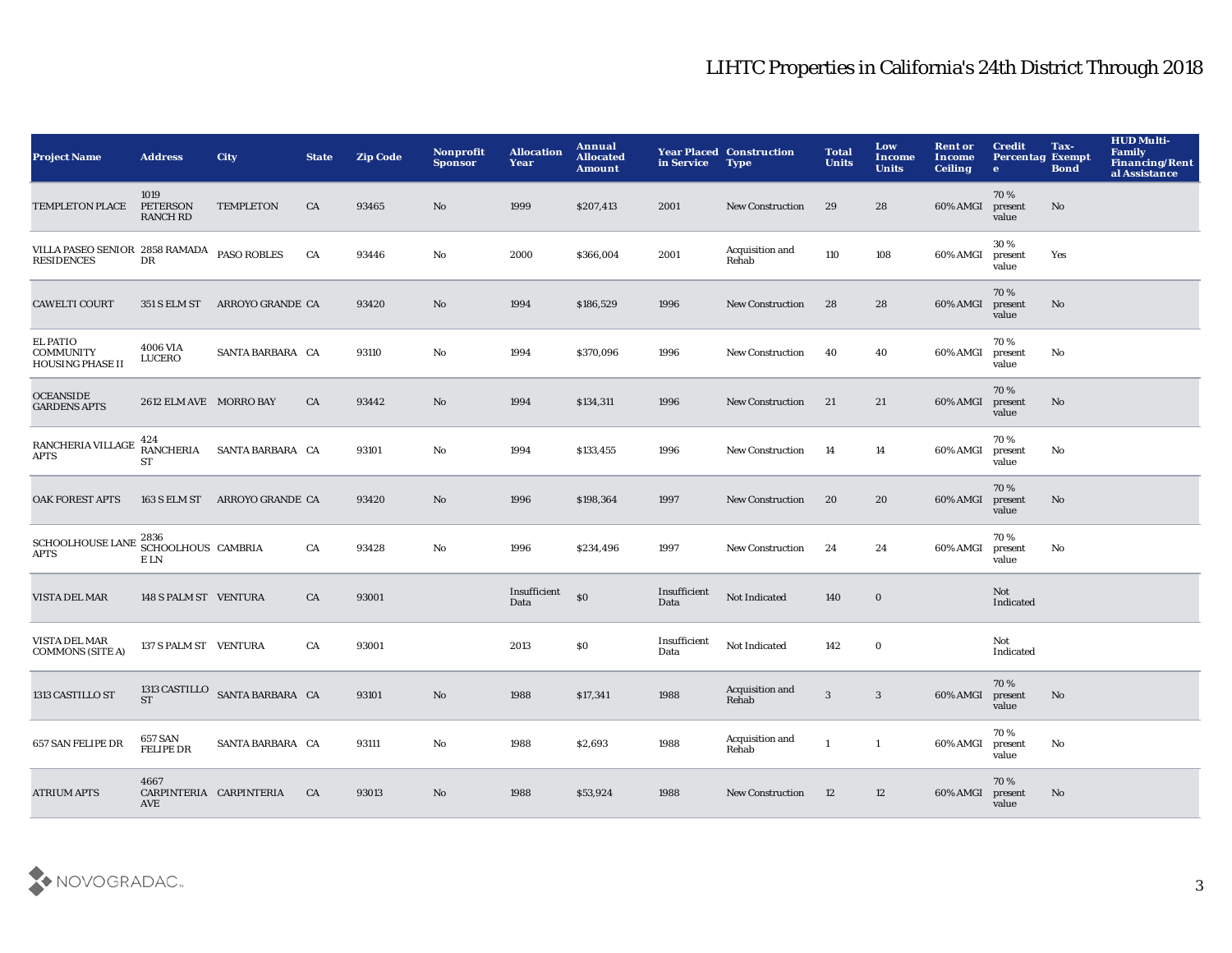| <b>Project Name</b>                            | <b>Address</b>                              | <b>City</b>                      | <b>State</b> | <b>Zip Code</b> | Nonprofit<br><b>Sponsor</b> | <b>Allocation</b><br>Year | Annual<br><b>Allocated</b><br><b>Amount</b> | in Service | <b>Year Placed Construction</b><br><b>Type</b> | <b>Total</b><br><b>Units</b> | Low<br><b>Income</b><br><b>Units</b> | <b>Rent or</b><br><b>Income</b><br><b>Ceiling</b> | <b>Credit</b><br><b>Percentag Exempt</b><br>$\bullet$ | Tax-<br><b>Bond</b> | <b>HUD Multi-</b><br>Family<br><b>Financing/Rent</b><br>al Assistance |
|------------------------------------------------|---------------------------------------------|----------------------------------|--------------|-----------------|-----------------------------|---------------------------|---------------------------------------------|------------|------------------------------------------------|------------------------------|--------------------------------------|---------------------------------------------------|-------------------------------------------------------|---------------------|-----------------------------------------------------------------------|
| VILLA LA CUMBRE                                | 521 N LA<br>CUMBRE RD                       | SANTA BARBARA CA                 |              | 93110           | No                          | 1988                      | \$36,540                                    | 1988       | Acquisition and<br>Rehab                       | 60                           | 60                                   | 50% AMGI                                          | 70%<br>present<br>value                               | No                  |                                                                       |
| <b>CANYON CROFT</b>                            | 739 E<br>VICTORIA ST                        | SANTA BARBARA CA                 |              | 93103           | No                          | 1989                      | \$23,788                                    | 1989       | Acquisition and<br>Rehab                       | $\overline{4}$               | $\overline{4}$                       | 60% AMGI                                          | 70%<br>present<br>value                               | No                  |                                                                       |
| <b>HOTEL DE RIVIERA</b>                        | 125 W<br>CARRILLO ST                        | SANTA BARBARA CA                 |              | 93101           | No                          | 1989                      | \$102,510                                   | 1989       | Acquisition and<br>Rehab                       | 30                           | 30                                   | 60% AMGI                                          | 70%<br>present<br>value                               | No                  |                                                                       |
| LOS ALAMOS SENIOR $660$ BELL ST<br><b>APTS</b> |                                             | <b>LOS ALAMOS</b>                | CA           | 93440           | No                          | 1989                      | \$71,724                                    | 1989       | Acquisition and<br>Rehab                       | 14                           | 14                                   | 60% AMGI                                          | 70%<br>present<br>value                               | No                  |                                                                       |
| POINSETTIA STREET<br>APTS                      | 4035<br>ST                                  | POINSETTIA SAN LUIS OBISPO CA    |              | 93401           | No                          | 1988                      | \$138,020                                   | 1989       | Acquisition and<br>Rehab                       | 20                           | 20                                   | 60% AMGI                                          | 70%<br>present<br>value                               | No                  |                                                                       |
| ARBOR SQUARE APTS 800 N G ST                   |                                             | <b>LOMPOC</b>                    | CA           | 93436           | No                          | 2001                      | \$302,693                                   | 2002       | Acquisition and<br>Rehab                       | 125                          | 124                                  | 60% AMGI                                          | 30 %<br>present<br>value                              | Yes                 |                                                                       |
| <b>RANCHO GARDENS</b><br>APTS II               | 1414 N<br><b>BROADWAY</b>                   | <b>SANTA MARIA</b>               | CA           | 93454           | No                          | 2000                      | \$61,124                                    | 2002       | Acquisition and<br>Rehab                       | 16                           | 12                                   | 60% AMGI                                          | 70%<br>present<br>value                               | No                  |                                                                       |
| <b>OCEAN VIEW MANOR</b>                        | 456 ELENA<br>STREET                         | <b>MORRO BAY</b>                 | CA           | 93442           | No.                         | 2015                      | \$220,134                                   | 2016       | Acquisition and<br>Rehab                       | 40                           | 39                                   | 60% AMGI                                          | 30 %<br>present<br>value                              |                     | Yes                                                                   |
| <b>LOS PINOS</b>                               | 605 E<br>NEWLOVE DR                         | SANTA MARIA                      | CA           | 93454           | No                          | 1996                      | \$189,266                                   | 1998       | <b>New Construction</b>                        | 23                           | 23                                   | 60% AMGI                                          | 70%<br>present<br>value                               | No                  |                                                                       |
| ROOSEVELT FAMILY 750 GRANDE<br><b>APTS</b>     | AVE                                         | <b>NIPOMO</b>                    | CA           | 93444           | No                          | 2007                      | \$1,162,216                                 | 2009       | <b>New Construction</b>                        | 52                           | 51                                   | 60% AMGI                                          | 70%<br>present<br>value                               | No                  |                                                                       |
| 860 ON THE WYE                                 | <b>AVE</b>                                  | 2775 VICTORIA SAN LUIS OBISPO CA |              | 93401           | Yes                         | 2015                      | \$377,258                                   | 2017       | <b>New Construction</b>                        | 20                           | 19                                   | 60% AMGI                                          | 70%<br>present<br>value                               |                     | Yes                                                                   |
| <b>PEARL GARDENS</b>                           | 13-21 S.<br><b>SOLEDAD</b><br><b>STREET</b> | SANTA BARBARA CA                 |              | 93103           | No.                         | 2015                      | \$305,880                                   | 2017       | Acquisition and<br>Rehab                       | 15                           | 13                                   | 60% AMGI                                          | 30 %<br>present<br>value                              |                     | Yes                                                                   |
| POSITANO<br><b>APARTMENTS</b>                  | 11 CAMINO DE<br><b>VIDA</b>                 | SANTA BARBARA CA                 |              | 93111           | Yes                         | 2015                      | \$1,289,716                                 | 2017       | Acquisition and<br>Rehab                       | 118                          | 116                                  | 60% AMGI                                          | 30 %<br>present<br>value                              |                     | Yes                                                                   |

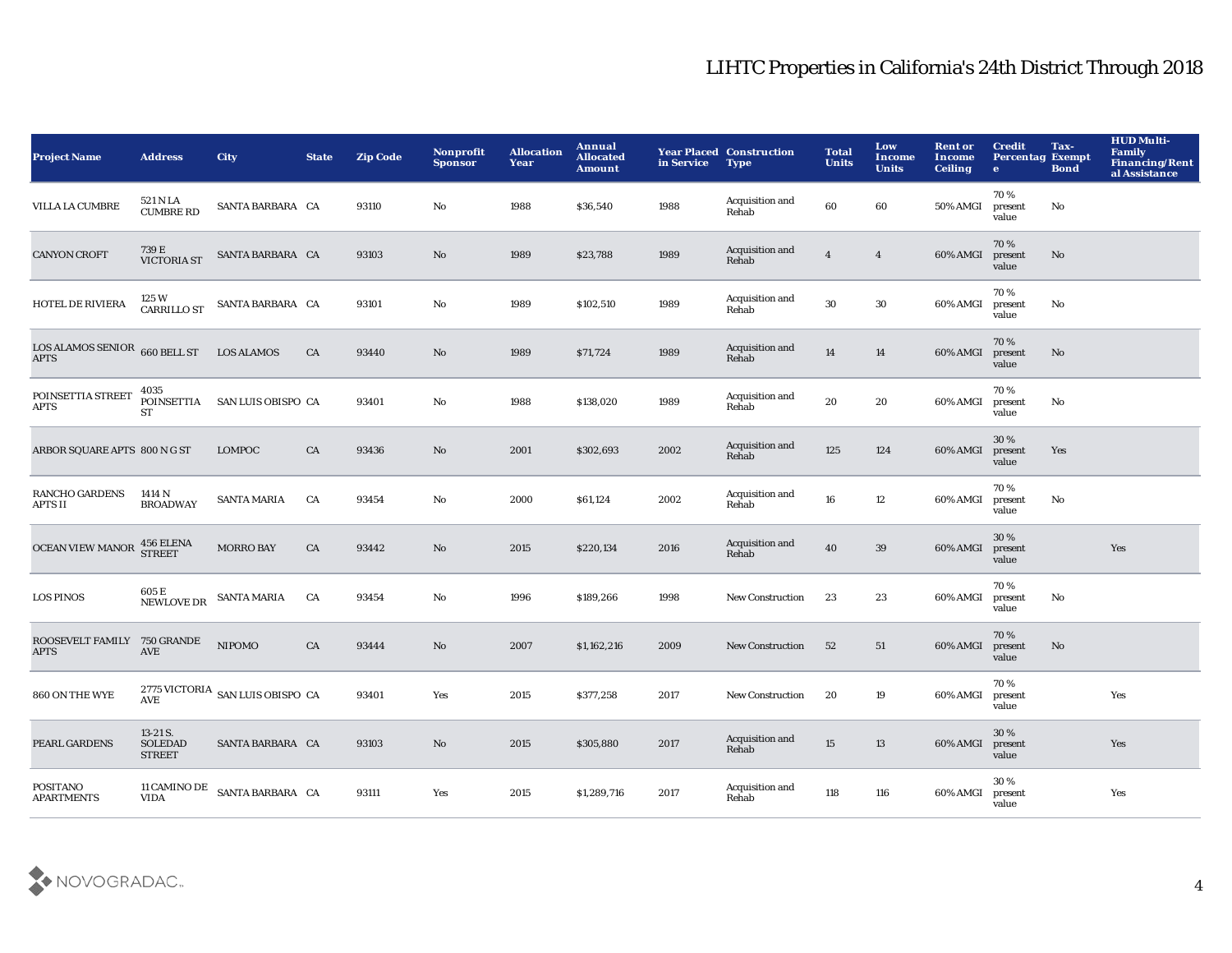| <b>Address</b>                                      | <b>City</b>        | <b>State</b>                                                                                                                    | <b>Zip Code</b>                                                                                                                                                                                        | Nonprofit<br><b>Sponsor</b> | <b>Allocation</b><br>Year | Annual<br><b>Allocated</b><br><b>Amount</b> | in Service | <b>Type</b>              | <b>Total</b><br><b>Units</b>    | Low<br>Income<br><b>Units</b> | <b>Rent or</b><br><b>Income</b><br><b>Ceiling</b> | <b>Credit</b><br>e.                            | Tax-<br><b>Bond</b>    | <b>HUD Multi-</b><br><b>Family</b><br><b>Financing/Rent</b><br>al Assistance |
|-----------------------------------------------------|--------------------|---------------------------------------------------------------------------------------------------------------------------------|--------------------------------------------------------------------------------------------------------------------------------------------------------------------------------------------------------|-----------------------------|---------------------------|---------------------------------------------|------------|--------------------------|---------------------------------|-------------------------------|---------------------------------------------------|------------------------------------------------|------------------------|------------------------------------------------------------------------------|
| 211-221<br>SYCAMORE GARDENS SYCAMORE<br><b>LANE</b> |                    |                                                                                                                                 | 93103                                                                                                                                                                                                  | Yes                         | 2015                      | \$404,088                                   | 2017       | Acquisition and<br>Rehab | 20                              | 19                            | 60% AMGI                                          | 30%<br>present<br>value                        |                        | Yes                                                                          |
| 2940 SPRING<br><b>STREET</b>                        | <b>PASO ROBLES</b> | ${\rm CA}$                                                                                                                      | 93446                                                                                                                                                                                                  | Yes                         | 2017                      | \$406,856                                   | 2018       | Acquisition and<br>Rehab | 40                              | 39                            | 60% AMGI                                          | 30%<br>present<br>value                        |                        | Yes                                                                          |
| 513 N G ST                                          | <b>LOMPOC</b>      | CA                                                                                                                              | 93436                                                                                                                                                                                                  | Yes                         | 2007                      | \$636,914                                   | 2009       | <b>New Construction</b>  | 39                              | 37                            | 60% AMGI                                          | 70%<br>present<br>value                        | No                     |                                                                              |
|                                                     |                    | CA                                                                                                                              | 93446                                                                                                                                                                                                  | No                          | 2003                      | \$1,168,337                                 | 2006       | New Construction         | 68                              | 66                            | 60% AMGI                                          | 70%<br>present<br>value                        | No                     |                                                                              |
| 241 N<br><b>ST</b>                                  |                    |                                                                                                                                 | 93420                                                                                                                                                                                                  | No                          | 2004                      | \$1,164,300                                 | 2006       | <b>New Construction</b>  | 108                             | 107                           | 60% AMGI                                          | 70%<br>present<br>value                        | No                     |                                                                              |
| 315 W<br>CARRILLO ST                                |                    |                                                                                                                                 | 93101                                                                                                                                                                                                  | Yes                         | 2005                      | \$824,840                                   | 2006       | <b>New Construction</b>  | 62                              | 61                            | 60% AMGI                                          | 70%<br>present<br>value                        | No                     |                                                                              |
| <b>BEACH DR</b>                                     |                    | CA                                                                                                                              | 93117                                                                                                                                                                                                  |                             | 2010                      | \$0                                         | 2011       | Acquisition and<br>Rehab | 54                              | 53                            | 60% AMGI                                          | 30%<br>present<br>value                        | Yes                    |                                                                              |
|                                                     |                    |                                                                                                                                 | 93101                                                                                                                                                                                                  | Yes                         | 2009                      | \$1,380,503                                 | 2011       | <b>New Construction</b>  | 56                              | 55                            | 60% AMGI                                          | 70%<br>present<br>value                        | No                     |                                                                              |
|                                                     |                    | CA                                                                                                                              | 93001                                                                                                                                                                                                  | Yes                         | 2009                      | \$0                                         | 2011       | Acquisition and<br>Rehab | 42                              | 41                            | 60% AMGI                                          | <b>Both 30%</b><br>and 70%<br>present<br>value | $\rm\thinspace No$     |                                                                              |
| HIDDEN CREEK VILLA 80 CARY ST                       | <b>PASO ROBLES</b> | CA                                                                                                                              | 93446                                                                                                                                                                                                  | Yes                         | 2009                      | \$0                                         | 2011       | New Construction         | 81                              | 80                            | 60% AMGI                                          | 70%<br>present<br>value                        | No                     |                                                                              |
|                                                     |                    |                                                                                                                                 | 93101                                                                                                                                                                                                  | Yes                         | 2010                      | \$395,642                                   | 2011       | <b>New Construction</b>  | 15                              | 15                            | 60% AMGI                                          | 70%<br>present<br>value                        | $\mathbf{N}\mathbf{o}$ | Yes                                                                          |
|                                                     |                    | CA                                                                                                                              | 93422                                                                                                                                                                                                  | No                          | 2007                      | \$187,775                                   | 2007       | <b>New Construction</b>  | 19                              | 19                            | 60% AMGI                                          | 30%<br>present<br>value                        | Yes                    |                                                                              |
| <b>ST</b>                                           |                    |                                                                                                                                 | 93101                                                                                                                                                                                                  | Yes                         | 2006                      | \$123,298                                   | 2007       | <b>New Construction</b>  | 12                              | 12                            | 60% AMGI                                          | 30%<br>present<br>value                        | Yes                    | No                                                                           |
|                                                     |                    | CANYON CREEK APTS ${}^{400}_{RD}$ OAK HILL PASO ROBLES<br>332 ELLWOOD GOLETA<br>167 S PALM ST VENTURA<br>CAMINO REAL ATASCADERO | SANTA BARBARA CA<br>COURTLAND ARROYO GRANDE CA<br>SANTA BARBARA CA<br>ARTISAN COURT APTS 422 E COTA ST SANTA BARBARA CA<br>425 E COTA ST SANTA BARBARA CA<br>$21\,\mathrm{E}$ ANAPAMU SANTA BARBARA CA |                             |                           |                                             |            |                          | <b>Year Placed Construction</b> |                               |                                                   |                                                |                        | <b>Percentag Exempt</b>                                                      |

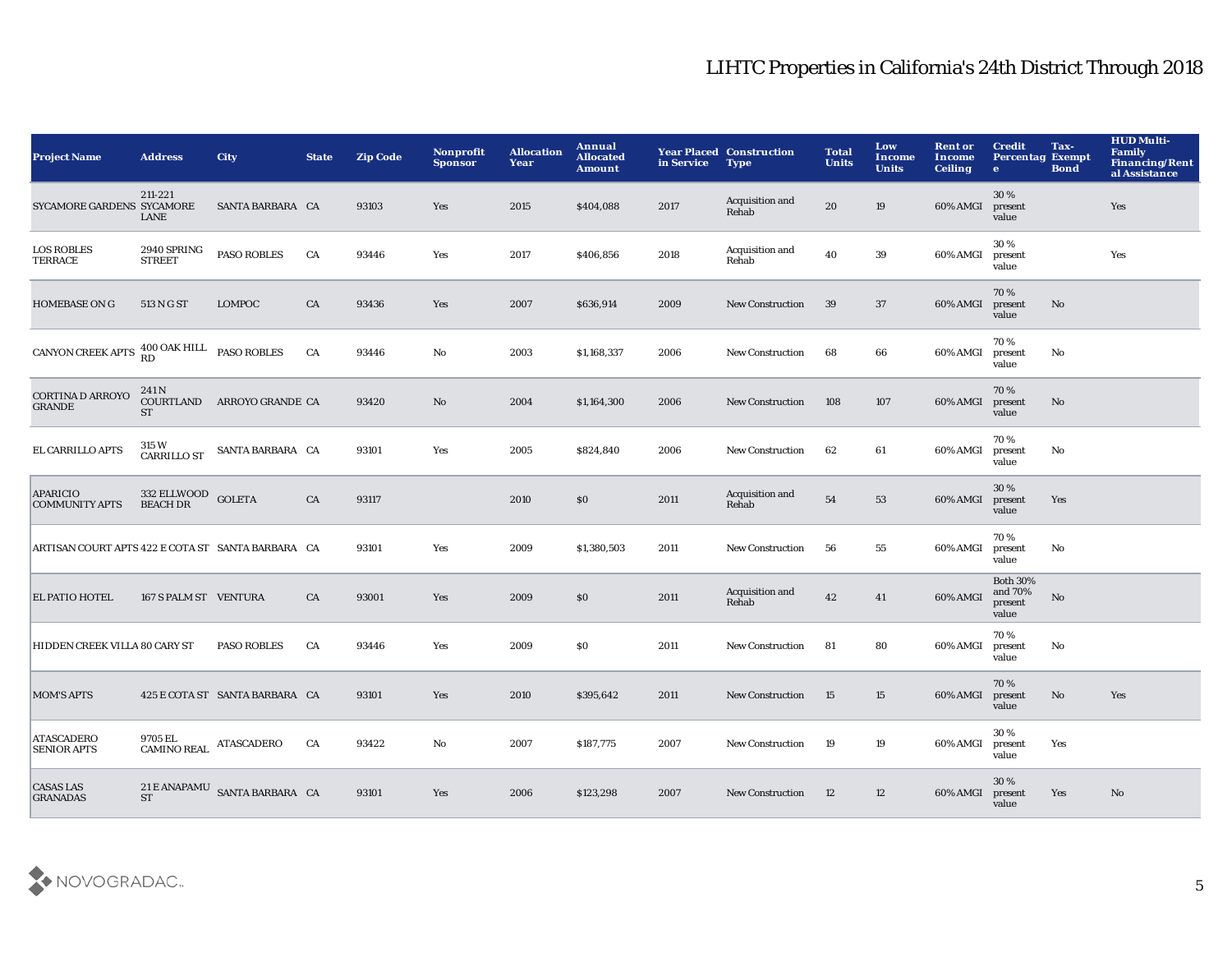| <b>Project Name</b>                                          | <b>Address</b>                   | <b>City</b>                      | <b>State</b> | <b>Zip Code</b> | Nonprofit<br><b>Sponsor</b> | <b>Allocation</b><br>Year | Annual<br><b>Allocated</b><br><b>Amount</b> | in Service | <b>Year Placed Construction</b><br><b>Type</b>    | <b>Total</b><br><b>Units</b> | Low<br>Income<br><b>Units</b> | <b>Rent or</b><br>Income<br><b>Ceiling</b> | <b>Credit</b><br><b>Percentag Exempt</b><br>$\bullet$ | Tax-<br><b>Bond</b>    | <b>HUD Multi-</b><br><b>Family</b><br><b>Financing/Rent</b><br>al Assistance |
|--------------------------------------------------------------|----------------------------------|----------------------------------|--------------|-----------------|-----------------------------|---------------------------|---------------------------------------------|------------|---------------------------------------------------|------------------------------|-------------------------------|--------------------------------------------|-------------------------------------------------------|------------------------|------------------------------------------------------------------------------|
| <b>CIDER VILLAGE</b><br><b>FAMILY APTS</b>                   | 760 SPRUCE<br>LN                 | <b>NIPOMO</b>                    | CA           | 93444           | No                          | 2005                      | \$671,341                                   | 2007       | <b>New Construction</b>                           | 40                           | 39                            | 60% AMGI                                   | 70%<br>present<br>value                               | No                     |                                                                              |
| RANCHO HERMOSA 215 INGER DR SANTA MARIA                      |                                  |                                  | CA           | 93454           | Yes                         | 2009                      | \$0                                         | 2011       | <b>New Construction</b>                           | 47                           | 45                            | 60% AMGI                                   | 70%<br>present<br>value                               | $\mathbf{N}\mathbf{o}$ |                                                                              |
| ROLLING HILLS APTS 971 LAS<br>TABLAS RD                      |                                  | <b>TEMPLETON</b>                 | CA           | 93465           |                             | 2010                      | \$194,913                                   | 2011       | Acquisition and<br>Rehab                          | 53                           | 52                            | 60% AMGI                                   | 30%<br>present<br>value                               | Yes                    |                                                                              |
| <b>VILLAGE AT BROAD</b><br><b>STREET</b>                     |                                  | 2260 EMILY ST SAN LUIS OBISPO CA |              | 93401           | No                          | 2009                      | \$1,493,365                                 | 2011       | <b>New Construction</b>                           | 42                           | 41                            | 60% AMGI                                   | 70%<br>present<br>value                               | No                     |                                                                              |
| ENCANTO DEL MAR                                              | 375 E<br>THOMPSON<br><b>BLVD</b> | <b>VENTURA</b>                   | CA           | 93001           | Yes                         | 2010                      | \$629,632                                   | 2012       | <b>New Construction</b>                           | -36                          | 36                            | 60% AMGI                                   | 70%<br>present<br>value                               | $\rm No$               | $\mathbf{N}\mathbf{o}$                                                       |
| <b>THE VIZCAYA APTS</b>                                      | <b>1720 S DEPOT</b><br><b>ST</b> | <b>SANTA MARIA</b>               | CA           | 93458           | No                          | 2007                      | \$1,182,066                                 | 2007       | <b>Both New</b><br><b>Construction and</b><br>A/R | 236                          | 234                           | 60% AMGI                                   | 30%<br>present<br>value                               | Yes                    |                                                                              |
| <b>ST VINCENT'S</b><br><b>GARDEN</b>                         | 4200 CALLE<br><b>REAL</b>        | SANTA BARBARA CA                 |              | 93110           | Yes                         | 2004                      | \$1,513,732                                 | 2007       | <b>New Construction</b>                           | 75                           | 74                            | 60% AMGI                                   | 30%<br>present<br>value                               | Yes                    | Yes                                                                          |
| $G+COLLEGE$ FAMILY 608 N G ST<br><b>APTS</b>                 |                                  | LOMPOC                           | CA           | 93436           |                             | 2005                      | \$491,769                                   | 2008       | <b>New Construction</b>                           | 35                           | 34                            | 60% AMGI                                   | 30%<br>present<br>value                               | Yes                    |                                                                              |
| HIDDEN CREEK APTS 80 CARY ST                                 |                                  | <b>PASO ROBLES</b>               | CA           | 93446           | $\mathbf{No}$               | 2007                      | \$1,246,573                                 | 2008       | <b>New Construction</b>                           | 81                           | 80                            | 60% AMGI                                   | 70%<br>present<br>value                               | No                     |                                                                              |
| SANTA RITA VILLAGE / 926 W<br>APRICOT AVE                    |                                  | LOMPOC                           | CA           | 93436           | Yes                         | 2011                      | \$676,447                                   | 2012       | New Construction                                  |                              | 36                            | 35 60% AMGI                                | 70%<br>present<br>value                               | $\mathbf{N}\mathbf{o}$ | Yes                                                                          |
| <b>BRADLEY STUDIOS</b>                                       | 512 BATH ST                      | SANTA BARBARA CA                 |              | 93101           | Yes                         | 2011                      | \$517,324                                   | 2012       | <b>New Construction</b>                           | 54                           | 53                            | 60% AMGI                                   | 70%<br>present<br>value                               | $\rm No$               | Yes                                                                          |
| CALIFORNIA MANOR $\beta$ CAMINO REAL ATASCADERO              |                                  |                                  | CA           | 93422           | Yes                         | 2011                      | \$751,010                                   | 2012       | Acquisition and<br>Rehab                          | 95                           | 93                            | 60% AMGI                                   | 70%<br>present<br>value                               | $\mathbf{N}\mathbf{o}$ | Yes                                                                          |
| CREEKSIDE VILLAGE ( $_{\text{DR}}^{260}$ GONZALEZ LOS ALAMOS |                                  |                                  | CA           |                 | Yes                         | 2010                      | \$1,362,088                                 | 2012       | <b>New Construction</b>                           | 39                           | 38                            | 60% AMGI                                   | 70%<br>present<br>value                               | No                     | Yes                                                                          |

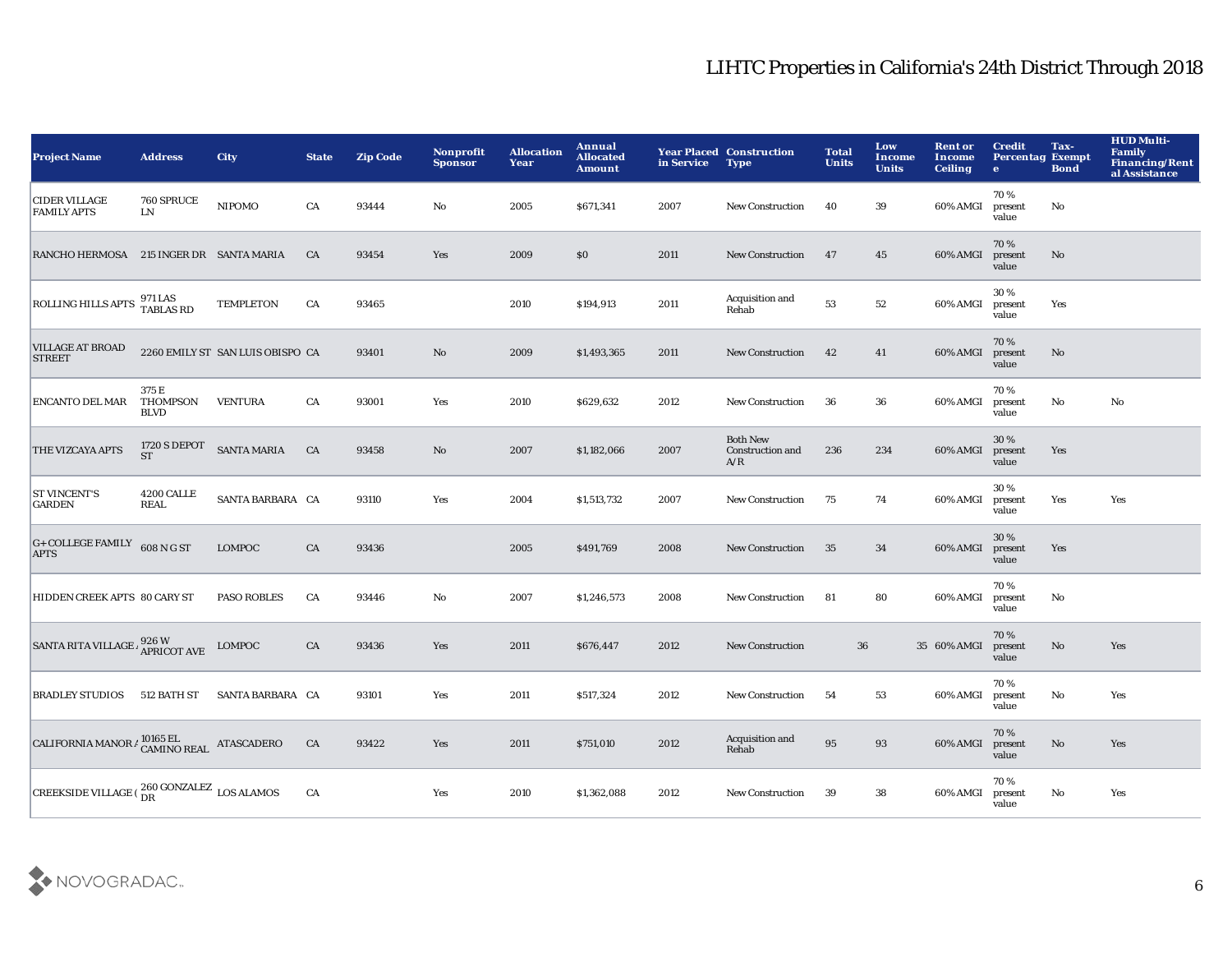| <b>Project Name</b>                          | <b>Address</b>                              | <b>City</b>                    | <b>State</b> | <b>Zip Code</b> | Nonprofit<br><b>Sponsor</b> | <b>Allocation</b><br>Year | Annual<br><b>Allocated</b><br><b>Amount</b> | in Service | <b>Year Placed Construction</b><br><b>Type</b> | <b>Total</b><br><b>Units</b> | Low<br>Income<br><b>Units</b> | <b>Rent or</b><br>Income<br><b>Ceiling</b> | <b>Credit</b><br><b>Percentag Exempt</b><br>$\bullet$ | Tax-<br><b>Bond</b>    | <b>HUD Multi-</b><br>Family<br><b>Financing/Rent</b><br>al Assistance |
|----------------------------------------------|---------------------------------------------|--------------------------------|--------------|-----------------|-----------------------------|---------------------------|---------------------------------------------|------------|------------------------------------------------|------------------------------|-------------------------------|--------------------------------------------|-------------------------------------------------------|------------------------|-----------------------------------------------------------------------|
| <b>LACHEN TARA APTS</b>                      | <b>240 OCEAN</b><br><b>OAKSLN</b>           | <b>AVILA BEACH</b>             | CA           |                 |                             | 2007                      | \$386,812                                   | 2008       | <b>New Construction</b>                        | 29                           | 28                            | 60% AMGI                                   | 30%<br>present<br>value                               | Yes                    |                                                                       |
| <b>VILLAS AT HIGUERA</b>                     | 3085 S<br>HIGUERA ST                        | SAN LUIS OBISPO CA             |              | 93401           | Yes                         | 2006                      | \$452,537                                   | 2008       | New Construction                               | 28                           | 27                            | 60% AMGI                                   | 70%<br>present<br>value                               | No                     |                                                                       |
| MHA GARDEN STREET 617 GARDEN                 |                                             | SANTA BARBARA CA               |              | 93101           | $\mathbf{No}$               | 2006                      | \$905,281                                   | 2008       | <b>New Construction</b>                        | 51                           |                               | 50 60% AMGI                                | 70%<br>present<br>value                               | No                     |                                                                       |
| PARKVIEW APTS (ISLA RD PICASSO ISLA VISTA    |                                             |                                | CA           | 93117           |                             | 2007                      | \$237,305                                   | 2008       | Acquisition and<br>Rehab                       | 20                           | 19                            | 60% AMGI                                   | 30%<br>present<br>value                               | Yes                    |                                                                       |
| <b>SERENITY HILLS</b>                        | 112 BREWER<br><b>ST</b>                     | <b>TEMPLETON</b>               | ${\rm CA}$   | 93465           | Yes                         | 2006                      | \$1,033,145                                 | 2008       | New Construction                               | 43                           | 42                            | 60% AMGI                                   | 70%<br>present<br>value                               | No                     | No                                                                    |
| TED ZENICH GARDEN: 1034 E CHAPEL SANTA MARIA |                                             |                                | CA           | 93454           | $\mathbf {No}$              | 2006                      | \$689,059                                   | 2008       | <b>New Construction</b>                        | 24                           | 23                            | 60% AMGI                                   | 70%<br>present<br>value                               | No                     |                                                                       |
| <b>MADONNA ROAD</b><br><b>APTS</b>           | 1550<br><b>MADONNA RD</b>                   | SAN LUIS OBISPO CA             |              | 93405           | Yes                         | 2012                      | \$584,016                                   | 2013       | Acquisition and<br>Rehab                       | 118                          | 119                           | 60% AMGI                                   | $30\,\%$<br>present<br>value                          | Yes                    | Yes                                                                   |
| PISMO CREEK<br><b>BUNGALOWS</b>              |                                             | 360 PARK AVE PISMO BEACH       | CA           | 93449           | Yes                         | 2011                      | \$327,877                                   | 2013       | New Construction                               | -14                          | 14                            | 60% AMGI                                   | 70%<br>present<br>value                               | $\mathbf{No}$          | No                                                                    |
| CENTRAL PLAZA APTS MCCLELLAND SANTA MARIA    | 200 N<br><b>ST</b>                          |                                | CA           | 93454           | No                          | 2004                      | \$448,030                                   | 2005       | Acquisition and<br>Rehab                       | 112                          | 111                           | 60% AMGI                                   | 30%<br>present<br>value                               | Yes                    |                                                                       |
| DEL RIO TERRACE<br><b>APTS</b>               |                                             | JOHNSON AVE SAN LUIS OBISPO CA |              | 93401           | No                          | 2003                      | \$311,638                                   | 2005       | <b>New Construction</b>                        | 41                           | 40                            | 60% AMGI                                   | 30%<br>present<br>value                               | Yes                    |                                                                       |
| <b>COURTLAND STREET</b><br><b>APTS</b>       | 150 S<br><b>ST</b>                          | COURTLAND ARROYO GRANDE CA     |              | 93420           | Yes                         | 2012                      | \$370,793                                   | 2014       | <b>New Construction</b>                        | 36                           | 35                            | 60% AMGI                                   | 70%<br>present<br>value                               | $\mathbf{N}\mathbf{o}$ | Yes                                                                   |
| <b>CYPRESS COURT</b>                         | 125 S SEVENTH $_{\rm{LOMPOC}}$<br><b>ST</b> |                                | ${\rm CA}$   | 93436           | Yes                         | 2011                      | \$954,463                                   | 2013       | New Construction                               | 60                           | 59                            | 60% AMGI                                   | 70%<br>present<br>value                               | No                     | No                                                                    |
| <b>DAHLIA COURT II</b>                       | 1305 DAHLIA<br>CT                           | <b>CARPINTERIA</b>             | CA           | 93013           | <b>Yes</b>                  | 2011                      | \$793,617                                   | 2013       | <b>New Construction</b>                        | 32                           | 32                            | 60% AMGI                                   | 70%<br>present<br>value                               | No.                    | Yes                                                                   |

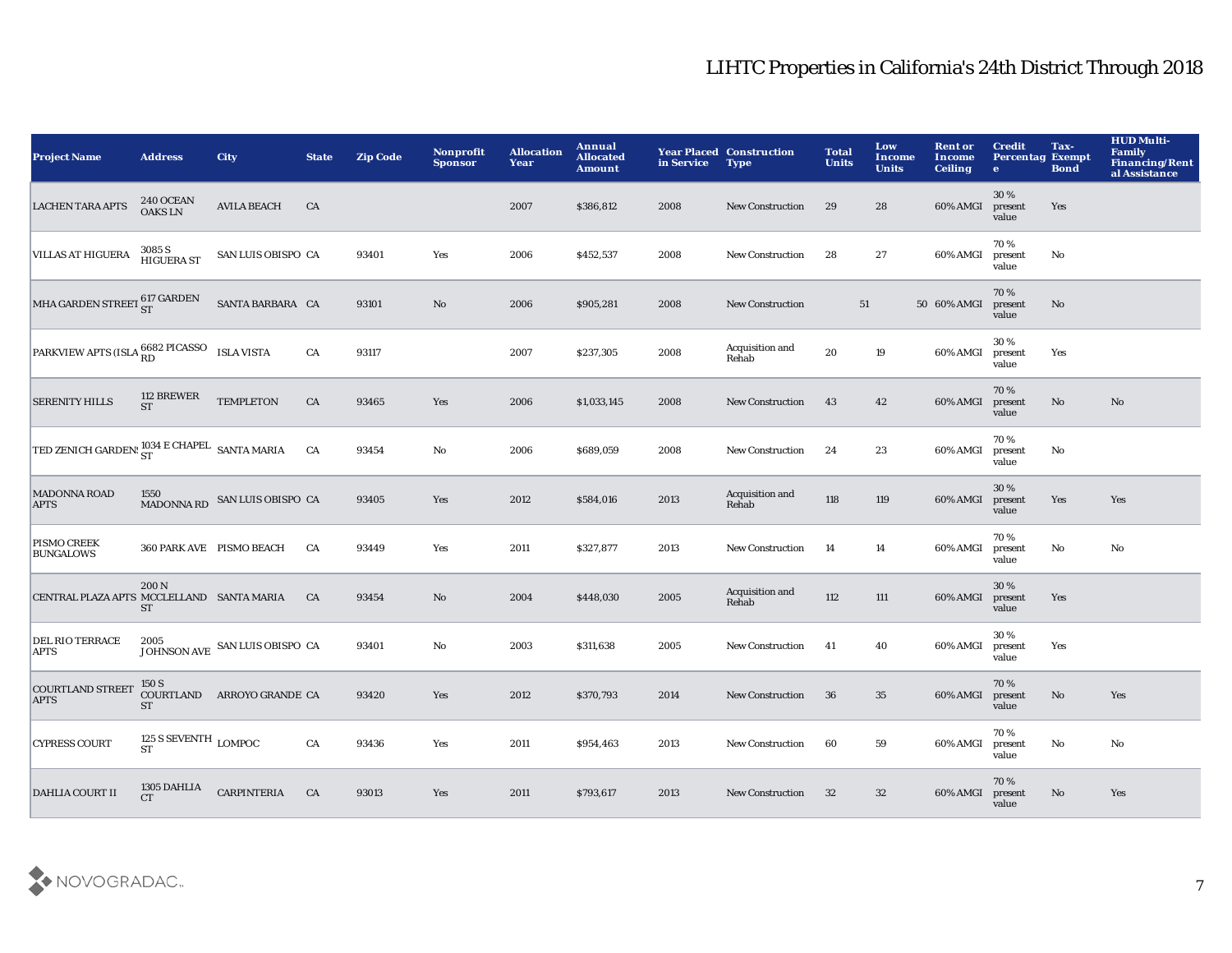| <b>Project Name</b>                                          | <b>Address</b>                               | City                      | <b>State</b> | <b>Zip Code</b> | Nonprofit<br><b>Sponsor</b> | <b>Allocation</b><br>Year | Annual<br><b>Allocated</b><br><b>Amount</b> | in Service | <b>Year Placed Construction</b><br><b>Type</b> | <b>Total</b><br><b>Units</b> | Low<br>Income<br><b>Units</b> | <b>Rent or</b><br>Income<br><b>Ceiling</b> | <b>Credit</b><br><b>Percentag Exempt</b><br>$\bullet$ | Tax-<br><b>Bond</b> | <b>HUD Multi-</b><br><b>Family</b><br><b>Financing/Rent</b><br>al Assistance |
|--------------------------------------------------------------|----------------------------------------------|---------------------------|--------------|-----------------|-----------------------------|---------------------------|---------------------------------------------|------------|------------------------------------------------|------------------------------|-------------------------------|--------------------------------------------|-------------------------------------------------------|---------------------|------------------------------------------------------------------------------|
| VILLA SANTA FE APTS 418 SANTA FE                             | PI.                                          | SANTA BARBARA CA          |              | 93109           | Yes                         | 2012                      | \$574,781                                   | 2014       | Acquisition and<br>Rehab                       | 107                          | 102                           | 60% AMGI                                   | 30%<br>present<br>value                               | Yes                 | Yes                                                                          |
| VILLA SANTA FE APTS 521 N LA<br>II                           | <b>CUMBRE RD</b>                             | SANTA BARBARA CA          |              | 93110           | Yes                         | 2012                      | \$290,185                                   | 2014       | Acquisition and<br>Rehab                       | 60                           | 53                            | 60% AMGI                                   | 30%<br>present<br>value                               | Yes                 | No                                                                           |
| <b>LOMPOC TERRACE</b>                                        | 805 W.<br><b>APRICOT</b><br><b>AVENUE</b>    | LOMPOC                    | CA           | 93436           | Yes                         | 2013                      | \$615,303                                   | 2014       | Acquisition and<br>Rehab                       | 40                           |                               | 39 60% AMGI                                | 70%<br>present<br>value                               | $\mathbf {No}$      | Yes                                                                          |
| PALM GROVE APARTM 2 PALM DRIVE LOMPOC                        |                                              |                           | CA           | 93436           | Yes                         | 2013                      | \$680,678                                   | 2014       | Acquisition and<br>Rehab                       | 40                           | $39\,$                        | 60% AMGI                                   | <b>Both 30%</b><br>and 70%<br>present<br>value        | $\mathbf {No}$      | Yes                                                                          |
| OAK PARK APARTMEN 901 30TH                                   |                                              | <b>PASO ROBLES</b>        | CA           | 93446           | Yes                         | 2012                      | \$1,298,763                                 | 2014       | <b>New Construction</b>                        | 80                           | 79                            | 60% AMGI                                   | 70%<br>present<br>value                               | $\mathbf{No}$       | Yes                                                                          |
| PESCADERO LOFTS                                              | 761 CAMINO<br><b>PESCADERO</b>               | <b>ISLA VISTA</b>         | CA           | 93117           | Yes                         | 2013                      | \$325,550                                   | 2014       | <b>New Construction</b>                        | 33                           | 32                            | 60% AMGI                                   | 70%<br>present<br>value                               | No                  | Yes                                                                          |
| <b>CASAS DE LAS</b><br><b>FLORES</b>                         |                                              | 4090 VIA REAL CARPINTERIA | CA           | 93013           | Yes                         | 2013                      | \$1,226,845                                 | 2015       | <b>New Construction</b>                        | 43                           | 42                            | 60% AMGI                                   | 70%<br>present<br>value                               | No                  | Yes                                                                          |
| L.C. GROSSMAN (AKA 5575 ARMITOS GOLETA<br><b>APARICIO V)</b> | <b>AVENUE</b>                                |                           | CA           | 93117           | Yes                         | 2014                      | \$135,486                                   | 2015       | Acquisition and<br>Rehab                       | 14                           | 13                            | 60% AMGI                                   | 30%<br>present<br>value                               | Yes                 | Yes                                                                          |
| <b>LELAND PARK (AKA</b><br><b>EVANS PARK)</b>                | 250 NORTH<br>PACIFIC AVE                     | <b>ORCUTT</b>             | CA           | 93455           | Yes                         | 2014                      | \$137,844                                   | 2015       | Acquisition and<br>Rehab                       | 16                           | 15                            | 60% AMGI                                   | 30%<br>present<br>value                               | Yes                 | Yes                                                                          |
| <b>SANDPIPER</b><br><b>APARTMENTS</b>                        | $370\,{\rm MATHILDA}$ GOLETA<br><b>DRIVE</b> |                           | CA           | 93117           | Yes                         | 2014                      | \$394,753                                   | 2015       | Acquisition and<br>Rehab                       | 68                           | 67                            | 60% AMGI                                   | 30%<br>present<br>value                               | Yes                 | Yes                                                                          |
| <b>SANTA RITA VILLAGE</b><br>$\rm II$                        | 912 WEST<br><b>APRICOT</b><br><b>AVENUE</b>  | LOMPOC                    | CA           | 93436           | Yes                         | 2014                      | \$343,148                                   | 2015       | <b>New Construction</b>                        | 19                           | 18                            | 60% AMGI                                   | 70%<br>present<br>value                               | $\mathbf {No}$      | Yes                                                                          |
| <b>VISTA DEL MAR</b><br><b>COMMONS</b>                       | 137 S PALM<br><b>STREET</b>                  | <b>VENTURA</b>            | CA           | 93001           | Yes                         | 2013                      | \$892,496                                   | 2015       | Acquisition and<br>Rehab                       | 142                          | 140                           | 60% AMGI                                   | <b>Both 30%</b><br>and 70%<br>present<br>value        | $\mathbf{No}$       | Yes                                                                          |
| MORRO DEL MAR<br><b>SENIOR</b><br><b>APARTMENTS</b>          | <b>555 MAIN</b><br><b>STREET</b>             | <b>MORRO BAY</b>          | CA           | 93442           | Yes                         | 2014                      | \$230,703                                   | 2015       | <b>New Construction</b>                        | 21                           | 20                            | 60% AMGI                                   | 70%<br>present<br>value                               | No                  | No                                                                           |